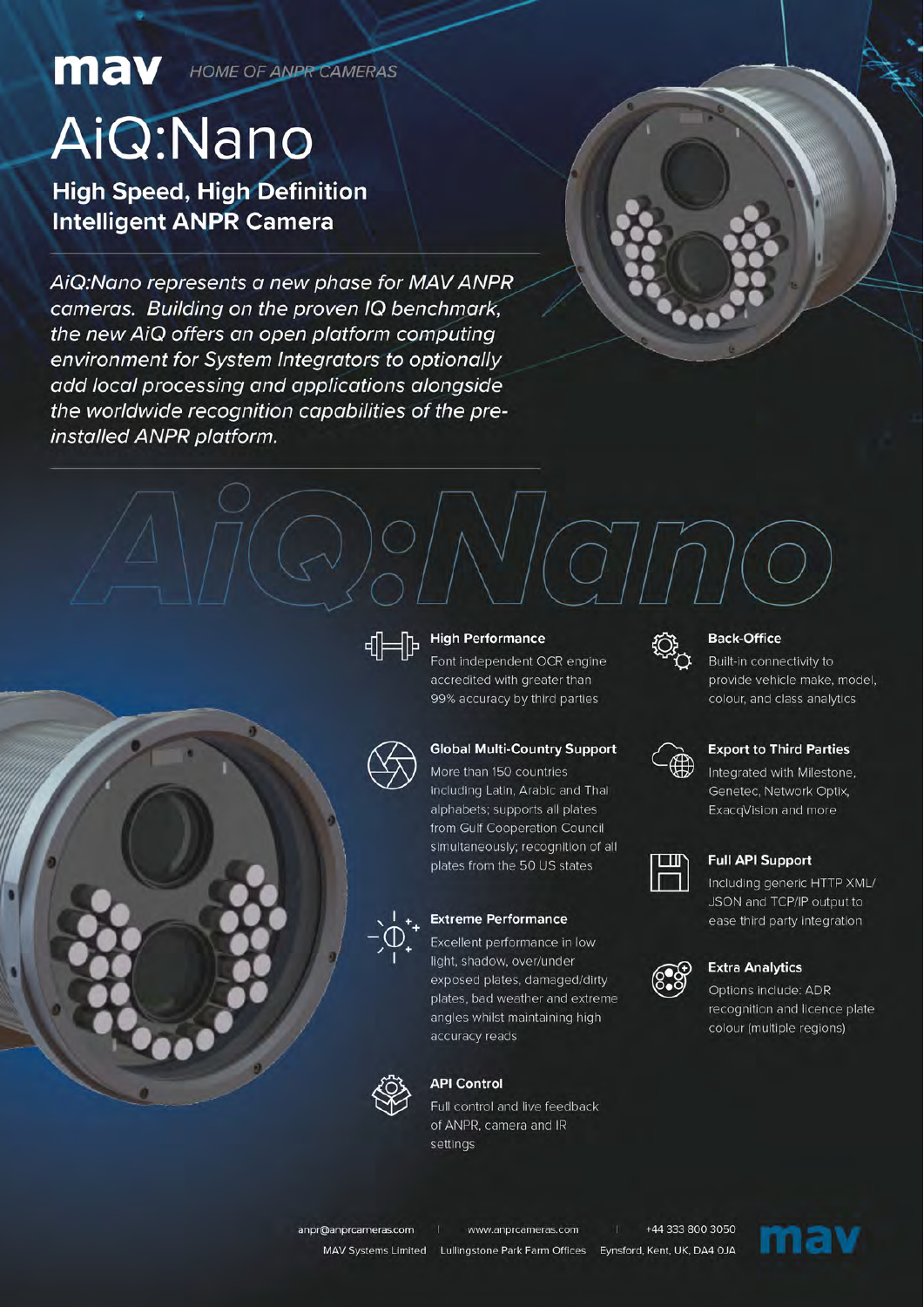

AiQ:Nano represents a new phase for MAV ANPR cameras. Building on the proven IQ benchmark, the new AiQ offers an open platform computing environment for System Integrators to optionally add local processing and applications alongside the worldwide recognition capabilities of the pre-installed ANPR platform.

Proven building blocks remain in the AiQ including two 1080p full HD camera modules per unit for colour and IR images. This combination is proven to offer best 24/7 capture. Using fully motorised zoom block lenses ensures flexible installation and maxIRange™ pulsed IR lighting provides up to 40m range for high speed multi-lane capture.

Setting up the AiQ is simple through browser configuration and API interfaces. The native ANPR engine takes full advantage of raw camera sensor data for uncompressed resolution at pixel level. Quad core embedded processor with GPU support ensures real time recognition at high speeds with enough spare power for additional tasks.







All-in-One Intelligent Camera



Full HD ANPR and Overview



Dual Motorised Zoom Lenses

Full 2 lane coverage



maxIRange™ IR Illumination